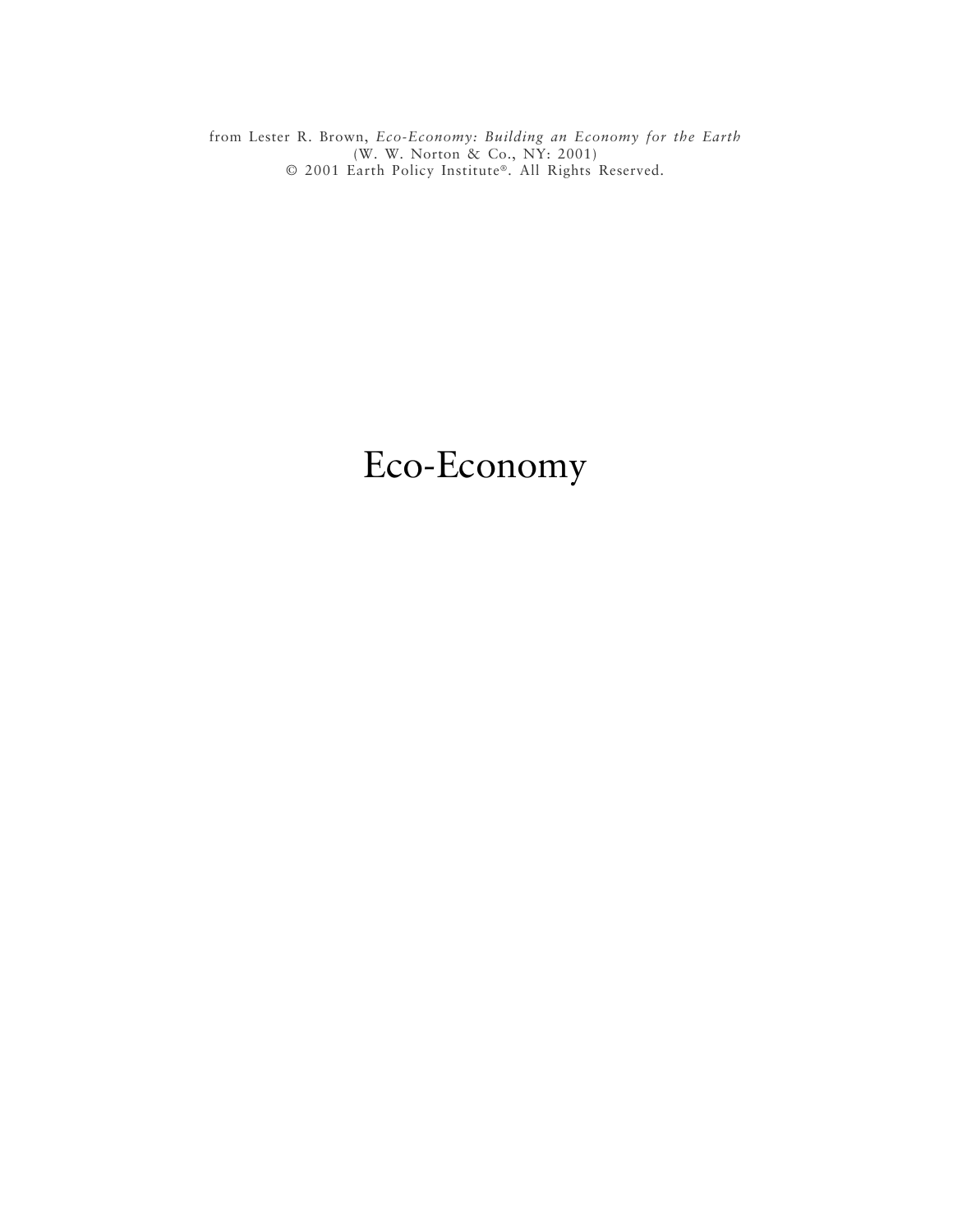### **OTHER N ORTON BOOKS BY LESTER R. B ROWN**

*State of the World 1984* through *2001* annual, with others

*Vital Signs 1992* through *2001* annual, with others

*Beyond Malthus* with Gary Gardner and Brian Halweil

*The World Watch Reader 1998* editor with Ed Ayres

*Tough Choices*

*Who Will Feed China?*

*Full House* with Hal Kane *The World Watch Reader 1991* editor

*Saving the Planet* with Christopher Flavin and Sandra Postel

*Building a Sustainable Society*

*Running on Empty* with Colin Norman and Christopher Flavin

*The Twenty-Ninth Day In the Human Interest*

Earth Policy Institute® is dedicated to providing a vision of an ecoeconomy and a roadmap on how to get from here to there. It is media-oriented, seeking to reach decisionmakers at all levels, ranging from the Secretary General of the United Nations to individual consumers. Its three primary products are *Eco-Economy: Building an Economy for the Earth,* a series of four-page Earth Policy Alerts, and similarly brief Eco-Economy Updates that identify major milestones or setbacks in building an eco-economy. All of these can be downloaded at no charge from the EPI Web site.

**Web site: <www.earth-policy.org>**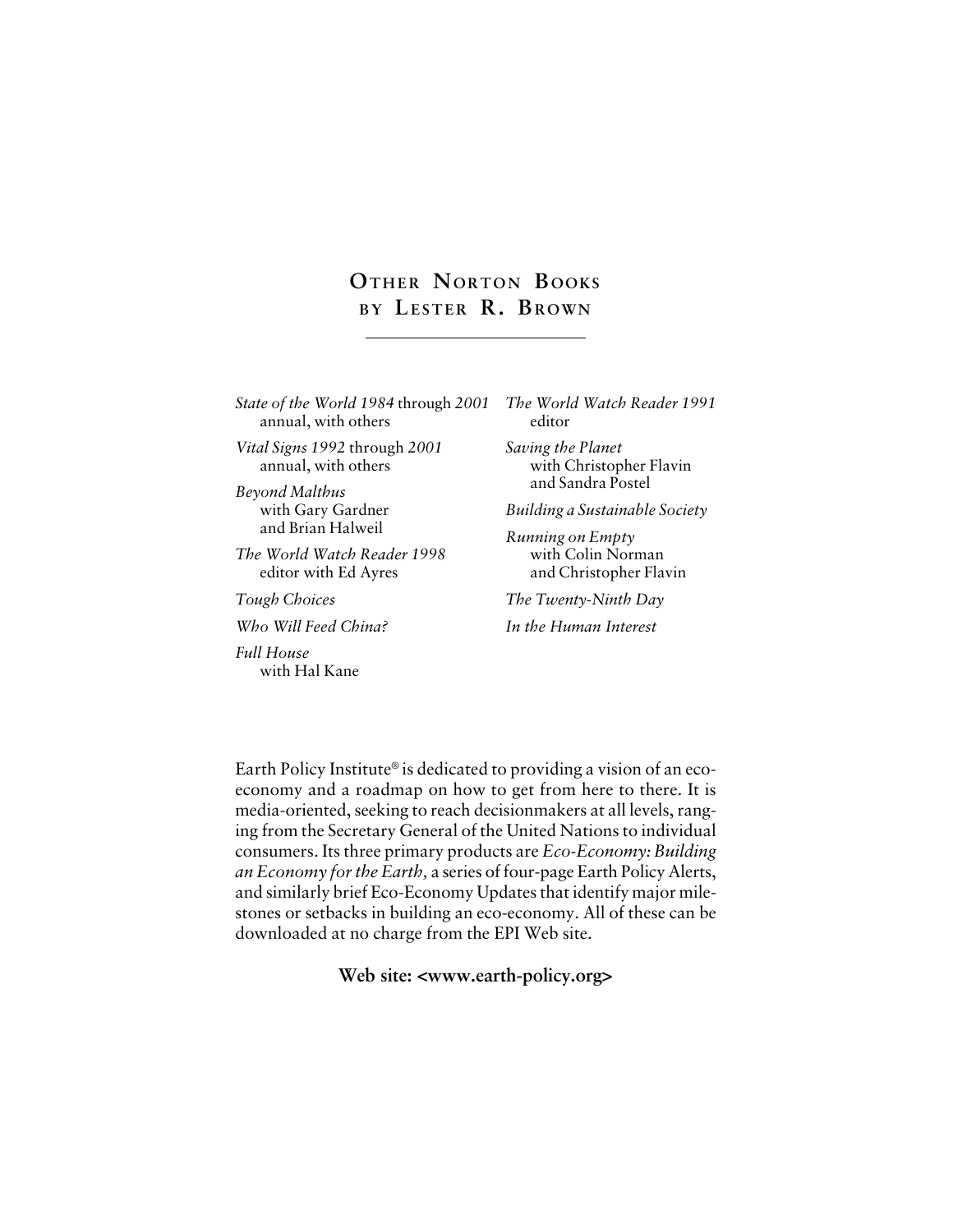# ECO-ECONOMY

*Building an Economy for the Earth*

Lester R. Brown

EARTH POLICY INSTITUTE®

W . W . NORTON & COMPANY NEW YORK LONDON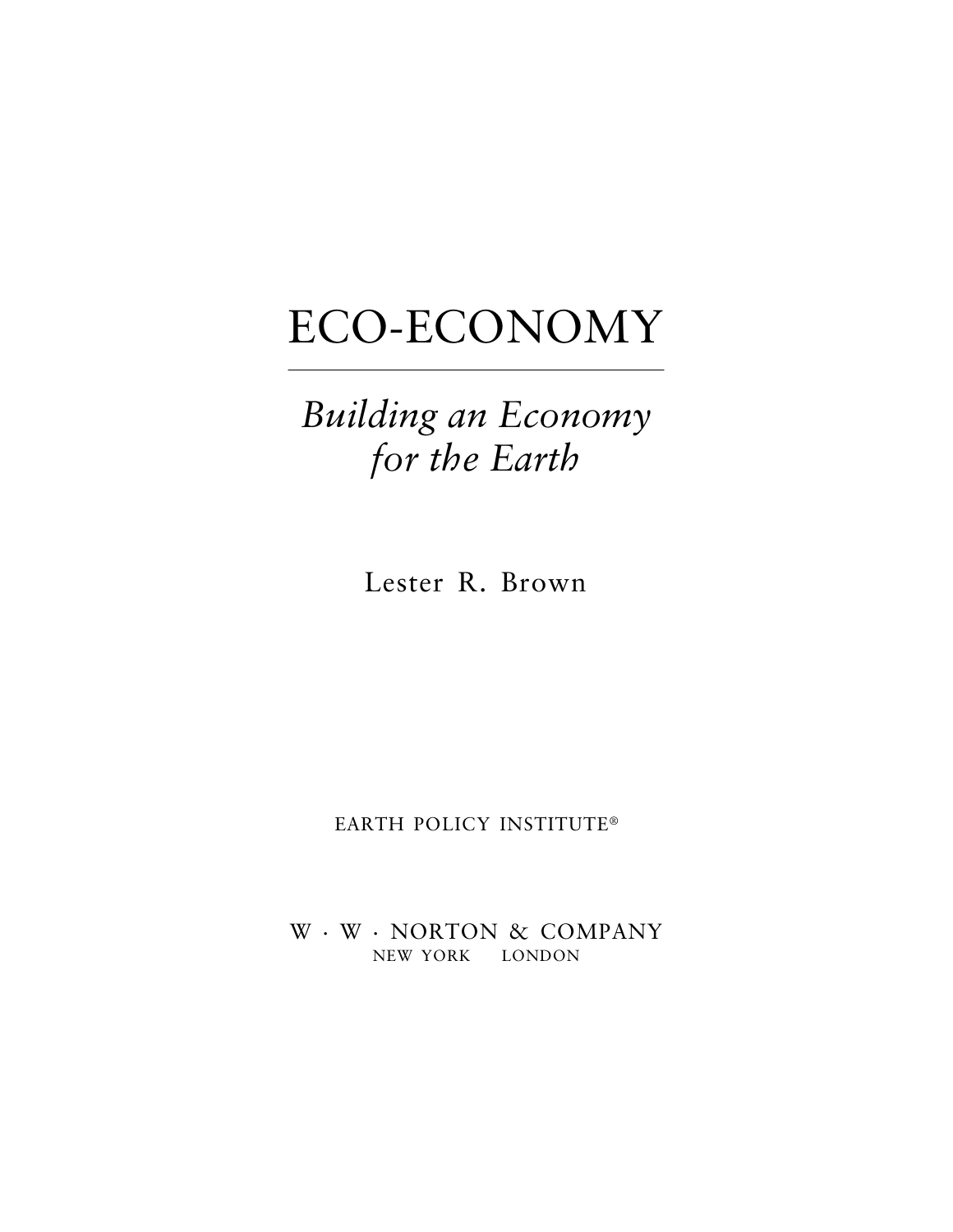Copyright © 2001 by Earth Policy Institute® All rights reserved Printed in the United States of America

First Edition

The text of this book is composed in Sabon. Composition by Maggie Powell; manufacturing by the Haddon Craftsmen, Inc.

#### ISBN **0-393-32193-2**

W. W. Norton & Company, Inc., 500 Fifth Avenue, New York, N.Y. 10110 www.wwnorton.com

W. W. Norton & Company Ltd., Castle House, 75/76 Wells Street, London W1T 3QT

1 2 3 4 5 6 7 8 9 0



This book is printed on recycled paper.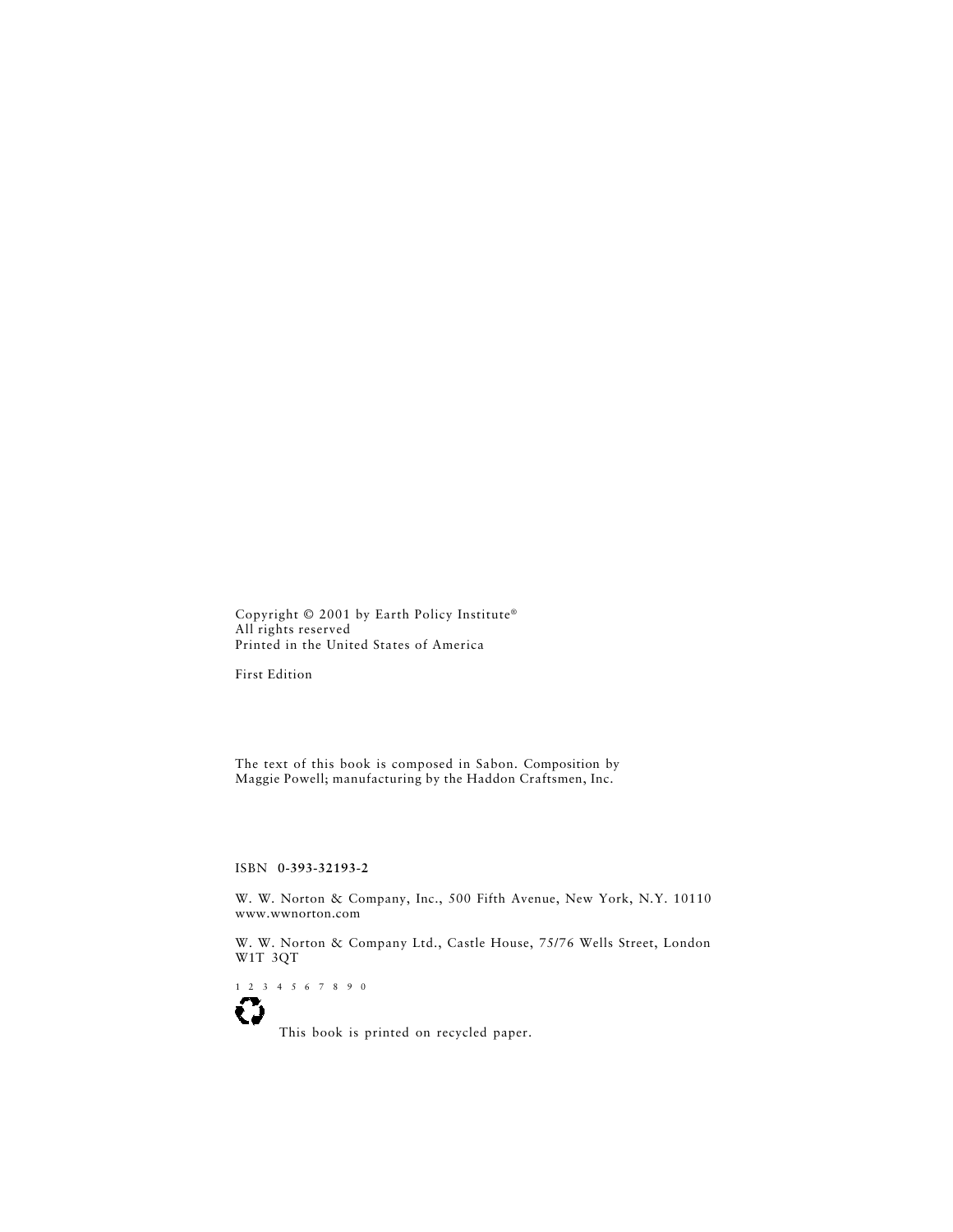*To Roger and Vicki Sant, who share the vision*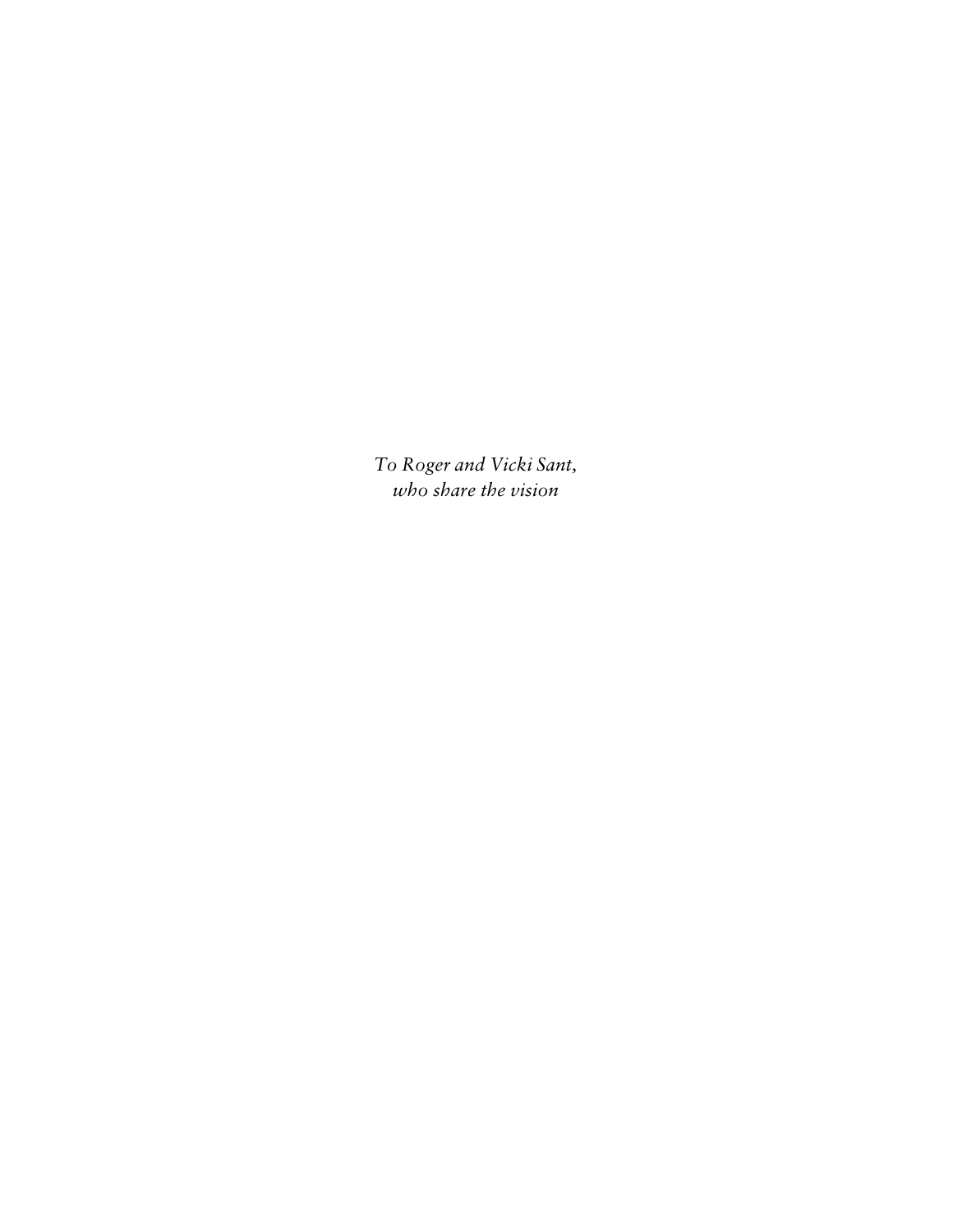### *Acknowledgments*

Anyone who writes a book is indebted to a great number of people—for research assistance, ideas, reviews, editing, and publishing. On the publishing front, my debt to W.W. Norton & Company is longstanding. When compiling the list for the page of "Other Norton Books by Lester R. Brown" that appears in the front, I realized that Norton has published 38 books of which I am either the senior author or author, including 18 *State of the World* reports, 9 editions of *Vital Signs*, and 11 other titles.

At a time when authors' horror stories about working with publishers are common, this marriage with Norton must have been made in heaven. This delightful relationship, stretching over 28 years, began when George Brockway was president and served as our contact, and then shifted to Iva Ashner and now Amy Cherry. Working on this book, we have also benefited from working with Lucinda Bartley in the editorial department and the production team led by Andrew Marasia, who put *Eco-Economy* on the fast track. All have been a pleasure to work with.

Writing *Eco-Economy* and launching the Earth Policy Institute during the same year would have been impossible without the help of my assistant of 15 years, Reah Janise Kauffman. As Vice President of the Earth Policy Institute, she took care of endless details in creating the organization—from designing and furnishing the office space to working with Web site designers. With her assuming responsibility for all these matters, I was free to concentrate on the book.

In addition to her unflagging enthusiasm for this book from the beginning, Reah Janise transcribed the entire manuscript from tapes I dictated. As she did, she sometimes edited. She also read the full manuscript in three successive drafts, providing useful suggestions at each stage and helping to shape it.

Janet Larsen, who graduated from Stanford University's Earth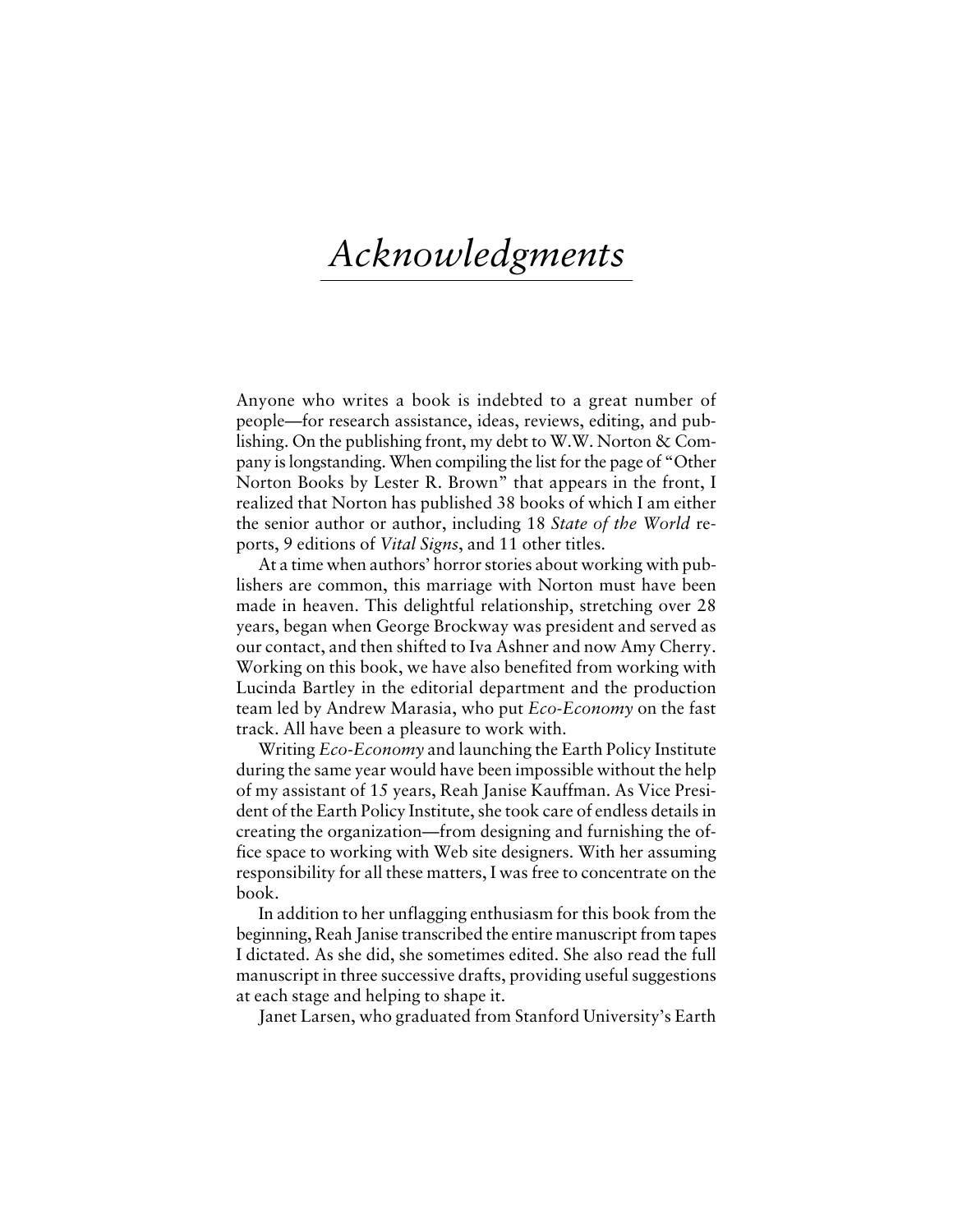#### *viii Acknowledgments*

Systems program a year ago, helped with the research from the beginning. She also critiqued the manuscript as it evolved, helping me to think through many of the issues discussed here. In addition to her diligence and competence, she brought a maturity in judgment that I have come to rely on.

Shane Ratterman became a member of the Earth Policy team just in time to help supervise the installation of the computer system. He joined the book project in midstream, helping with both research and reviewing the manuscript as we came down the homestretch.

This book is built on some new associations, as with Janet and Shane, and several longstanding relationships. The list of my books that independent editor Linda Starke has edited over the last 20 years includes all but a few of those on the Norton list. She brought her usual efficiency and discipline to the editing of *Eco-Economy*. Apart from her editing skills, Linda's cumulative knowledge of environmental issues proved invaluable.

We are indebted to Maggie Powell not only for a great job with the layout and design of the book, but also for her willingness to work on a very tight timeline. We benefited from her years of design experience.

Many individuals provided information on a wide assortment of topics. My thanks go to Earle Amey, U.S. Geological Survey; Donald Bleiwas, U.S. Geological Survey; Eileen Claussen, Pew Center on Global Climate Change; Richard Dirks, National Center for Atmospheric Research; Daniel Edelstein, U.S. Geological Survey; Robert Engleman, Population Action International; Ned Habich, U.S. Department of the Interior; William Heenan, Steel Recycling Institute; Jeffrey Kenworthy, Murdoch University, Australia; Rattan Lal, Ohio State University; Bill Liefert, U.S. Department of Agriculture; Paul Maycock, PV Energy Systems; Iris Perticone, International Geothermal Association; Patricia Plunkert, U.S. Geological Survey; Brian Reaves, U.S. Department of Justice; Karyn Sawyer, National Center for Atmospheric Research; Robert Sohlberg, University of Maryland; Karen Stanecki, U.S. Bureau of the Census; Randall Swisher, American Wind Energy Association; Kenneth Visser, U.S. Department of the Interior; and Hania Zlotnik, United Nations Population Division. Many of my Worldwatch colleagues also provided useful information at various times along the way, including Lori Brown, Seth Dunn, Christopher Flavin, Gary Gardner, Brian Halweil, Anne Platt McGinn, Lisa Mastny,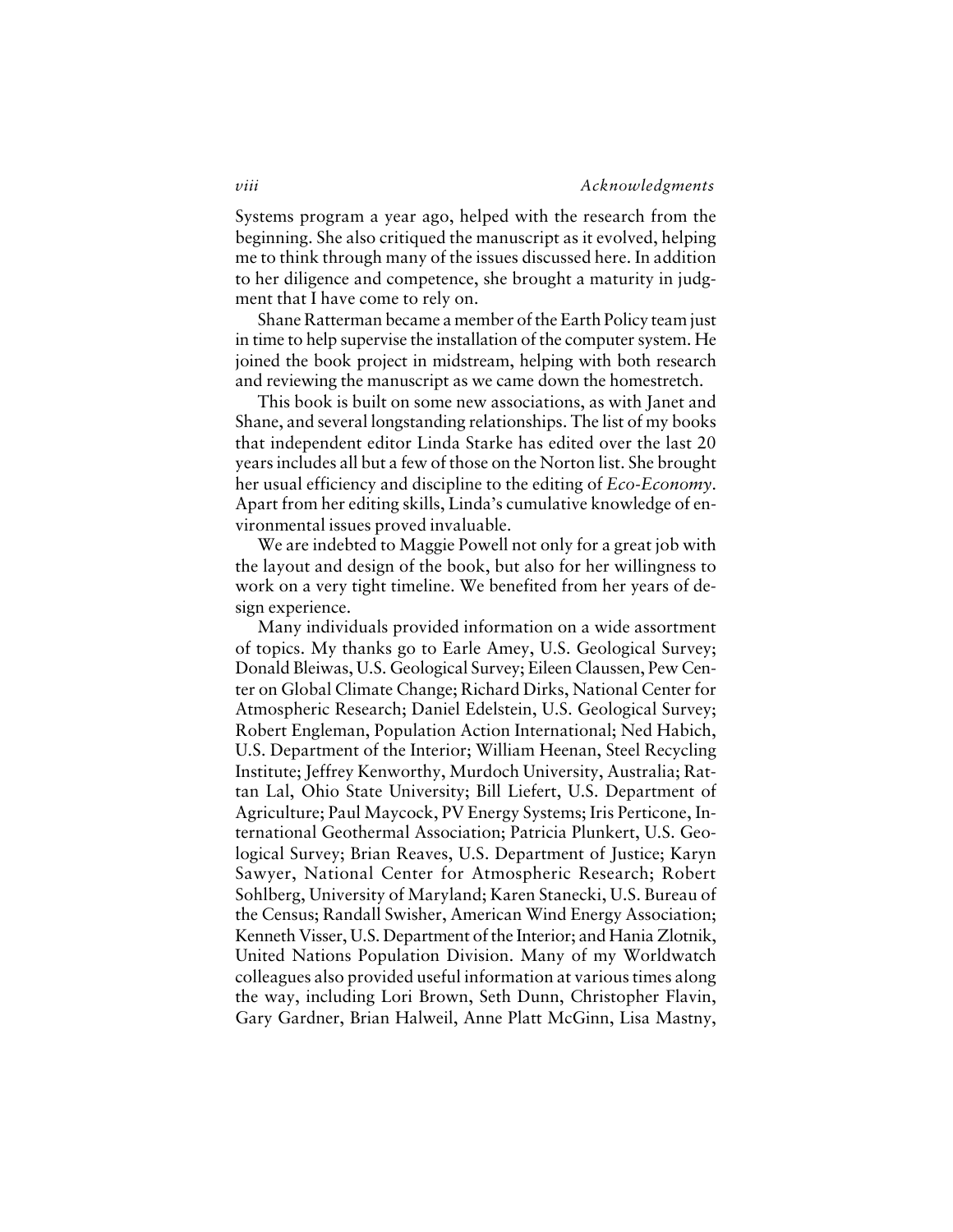### *Acknowledgments ix*

Ashley Mattoon, Danielle Nierenberg, Michael Renner, and Molly O'Meara Sheehan.

Indeed, for information and insight I am grateful to my colleagues at Worldwatch Institute, whose work has been of great value. The frequency with which they are quoted and cited in this book provides some indication of the quality and range of Worldwatch research over the years. And needless to say, I have drawn heavily on my own many years of work at Worldwatch in writing this book.

Because of its scope, *Eco-Economy* was helped more by reviewers than most books. William Mansfield of our Board brought his many years of experience at the U.N. Environment Programme to bear on the manuscript as he read it at three different stages, helping to shape it along the way. Another EPI Board member, Judy Gradwohl, brought her perspective as a biologist and curator at the Smithsonian Institution to bear on the manuscript as we came down the homestretch. Scott McVay, president of the Chautauqua Institution and also an EPI Board member and enthusiastic supporter of the book, commented on an intermediate draft.

Toby Clark drew on his years of experience in environmental policy at the U.S. Environmental Protection Agency and the Council on Environmental Quality to provide several pages of detailed comments on a late draft of the manuscript. His comments dealing with the interface between economics and ecology were particularly useful.

Maureen Kuwano Hinkle, who worked for 18 years as the Audubon Society's agricultural lobbyist, both read intermediate and final drafts and provided encouragement along the way.

My colleague Dianne Saenz, our Director of Communications, offered useful comments on several chapters. Liz Abbett, an environmental science major at Cornell, joined us for the summer and provided many useful comments on two separate drafts of the manuscript, including some helpful structural suggestions. Both Liz and Millicent Johnson, our librarian and Manager of Publications Sales, assisted in gathering information for the book.

Among those who read parts of the manuscript and offered comments are Carl Haub, Population Reference Bureau; Ashley Mattoon, Worldwatch Institute; Sandra Postel, Global Water Policy Project; Mohan Wali, Ohio State University; and John Young, materials policy consultant. To all who reviewed the manuscript, I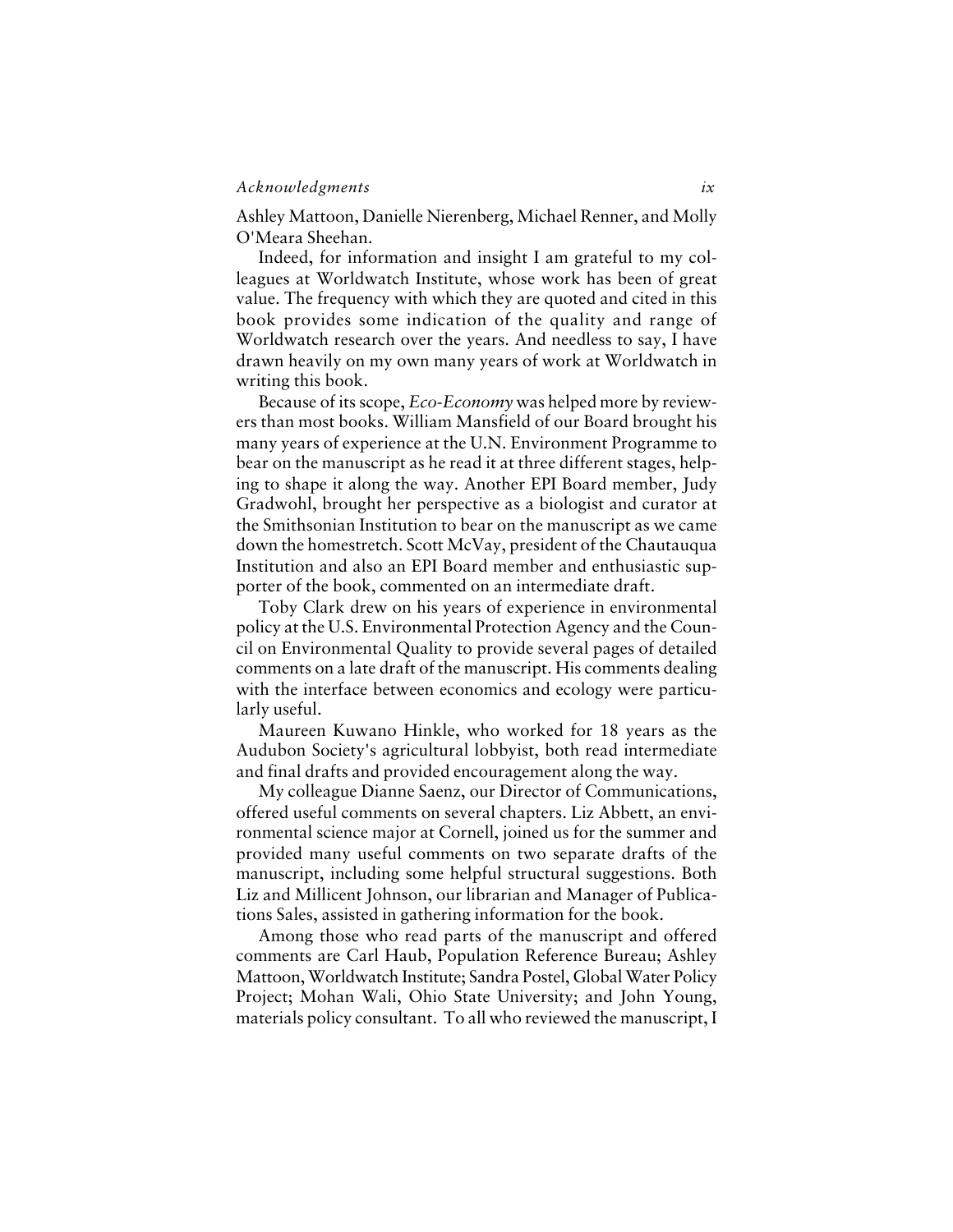am grateful. And it goes without saying that I alone am responsible for the final product.

Finally, I am indebted to Roger and Vicki Sant, who provided a generous startup grant for the Earth Policy Institute, thus allowing me to concentrate my energy on this book during the Institute's early months.

Lester R. Brown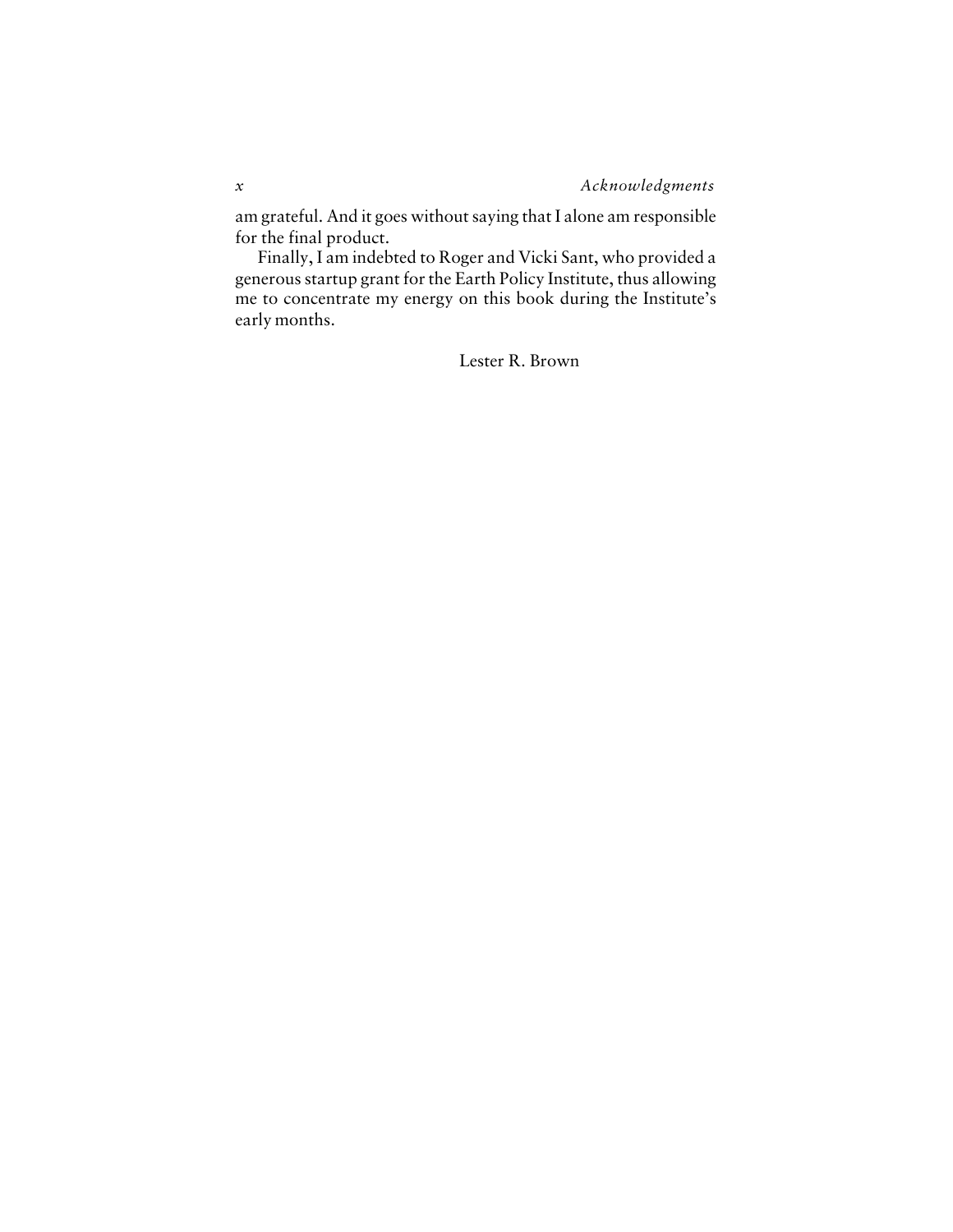### *Contents*

| Acknowledgments                    | V11 |
|------------------------------------|-----|
| Foreword                           | XV  |
|                                    |     |
| 1. The Economy and the Earth       |     |
| <b>Economy Self-Destructing</b>    |     |
| Lessons from the Past              | 14  |
| Learning from China                | 17  |
| The Acceleration of History        | 19  |
| The Option: Restructure or Decline |     |

### I. A STRESSED RELATIONSHIP

| Signs of Stress: Climate and Water<br>2.   | 27 |
|--------------------------------------------|----|
| Temperature Rising                         | 28 |
| The Ice Is Melting                         | 30 |
| Sea Level Rising                           | 34 |
| More Destructive Storms                    | 37 |
| Rivers Drained Dry                         | 39 |
| <b>Falling Water Tables</b>                | 43 |
| <b>Facing Water Scarcity</b>               | 46 |
| Signs of Stress: The Biological Base<br>3. | 49 |
| <b>Fisheries Collapsing</b>                | 51 |
| Forests Shrinking                          | 55 |
| Rangelands Deteriorating                   | 58 |
| Soils Eroding                              | 62 |
| <b>Species Disappearing</b>                | 68 |
| Synergies and Surprises                    | 72 |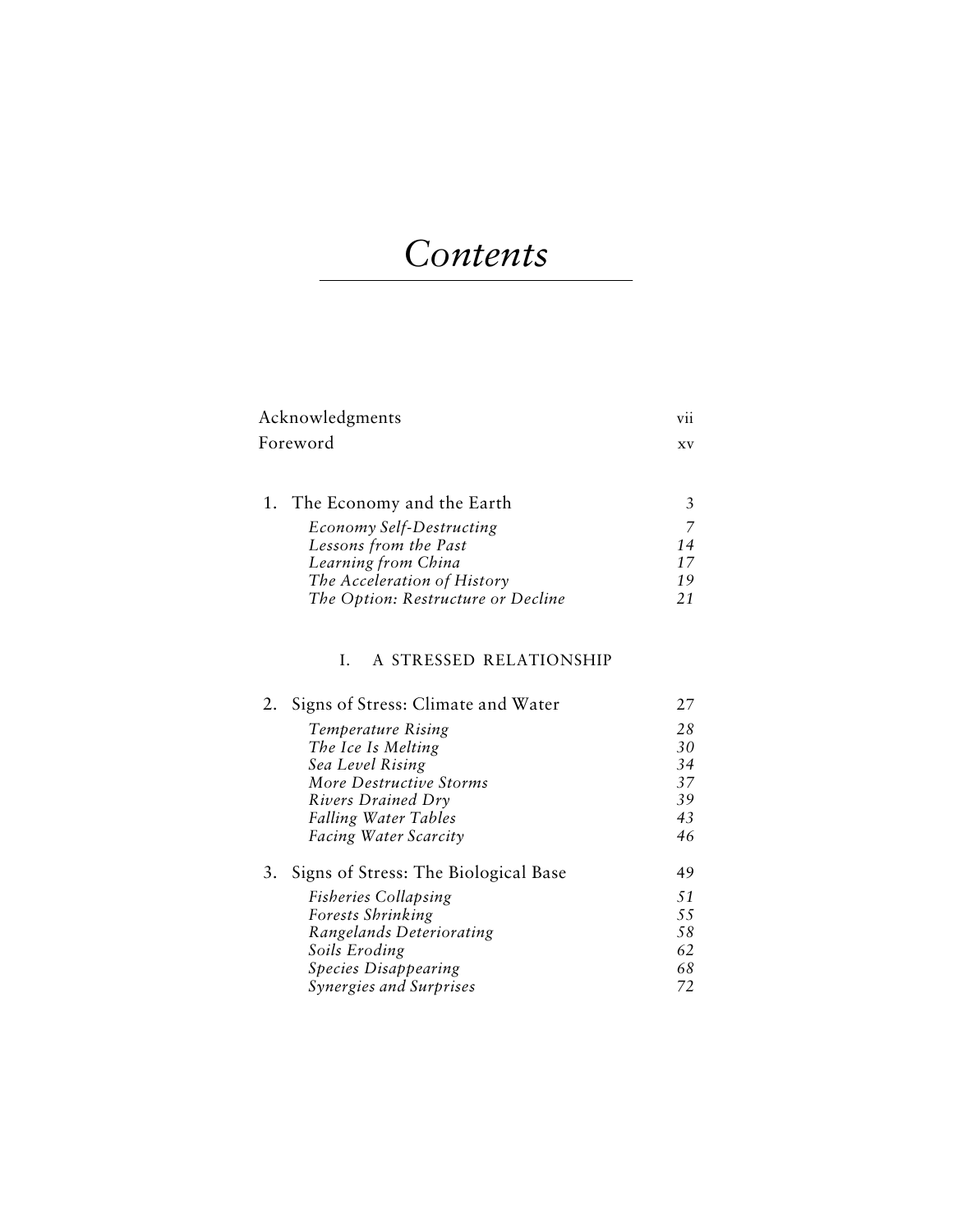### II. THE NEW ECONOMY

|    | 4. The Shape of the Eco-Economy           | 77  |
|----|-------------------------------------------|-----|
|    | <b>Ecology Over Economics</b>             | 78  |
|    | A Monumental Undertaking                  | 81  |
|    | Restructuring the Economy                 | 83  |
|    | New Industries, New Jobs                  | 85  |
|    | History's Greatest Investment Opportunity | 92  |
| 5. | Building the Solar/Hydrogen Economy       | 97  |
|    | The Energy Efficiency Base                | 99  |
|    | Harnessing the Wind                       | 102 |
|    | Turning Sunlight into Electricity         | 107 |
|    | Tapping the Earth's Heat                  | 110 |
|    | <b>Natural Gas: The Transition Fuel</b>   | 112 |
|    | Getting to the Hydrogen Economy           | 114 |
| 6. | Designing a New Materials Economy         | 121 |
|    | Throwaway Products                        | 123 |
|    | Materials and the Environment             | 126 |
|    | The Earth's Toxic Burden                  | 131 |
|    | The Role of Recycling                     | 135 |
|    | Redesigning the Materials Economy         | 138 |
| 7. | Feeding Everyone Well                     | 145 |
|    | A Status Report                           | 147 |
|    | Raising Cropland Productivity             | 150 |
|    | Raising Water Productivity                | 154 |
|    | Restructuring the Protein Economy         | 158 |
|    | Eradicating Hunger: A Broad Strategy      | 163 |
| 8. | Protecting Forest Products and Services   | 169 |
|    | Fuel, Lumber, and Paper                   | 170 |
|    | <b>Forest Services</b>                    | 172 |
|    | Sustainable Forestry                      | 176 |
|    | Lightening the Load                       | 178 |
|    | The Role of Plantations                   | 181 |
|    | Reclaiming the Earth                      | 183 |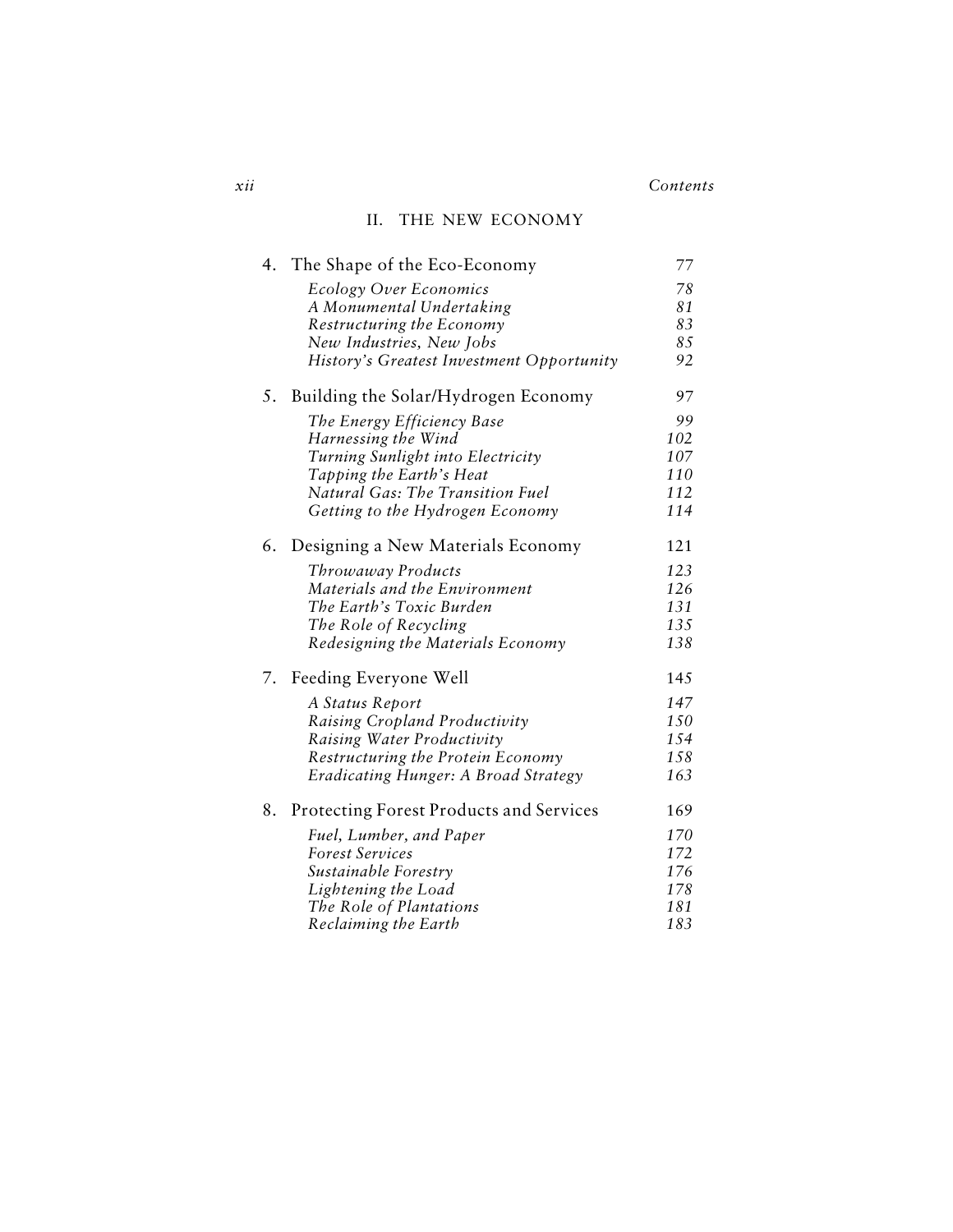| xiii       |  |
|------------|--|
| 187        |  |
| 188<br>191 |  |
| 195        |  |
| 199<br>202 |  |
|            |  |

### III. GETTING FROM HERE TO THERE

| 10. Stabilizing Population by Reducing Fertility             | 211        |
|--------------------------------------------------------------|------------|
| <b>Breaking Out or Breaking Down</b><br>Africa Breaking Down | 213<br>217 |
| Filling the Family Planning Gap                              | 220        |
| The Role of Female Education                                 | 225        |
| Using Soap Operas and Sitcoms                                | 227        |
| Stopping at Two                                              | 228        |
| 11. Tools for Restructuring the Economy                      | 233        |
| The Fiscal Steering Wheel                                    | 234        |
| Tax Shifting                                                 | 236        |
| <b>Subsidy Shifting</b>                                      | 240        |
| Ecolabeling: Voting with Our Wallets                         | 244        |
| <i>Tradable Permits</i>                                      | 248        |
| <b>Support for Fiscal Restructuring</b>                      | 249        |
| 12. Accelerating the Transition                              |            |
| United Nations Leadership                                    | 255        |
| New Responsibility of Governments                            | 257        |
| New Role for the Media                                       | 259        |
| The Corporate Interest                                       | 261        |
| NGOs and Individuals                                         | 265        |
| Crossing the Threshold                                       | 269        |
| Is There Enough Time?                                        | 274        |
| Notes                                                        | 277        |
| Index                                                        | 323        |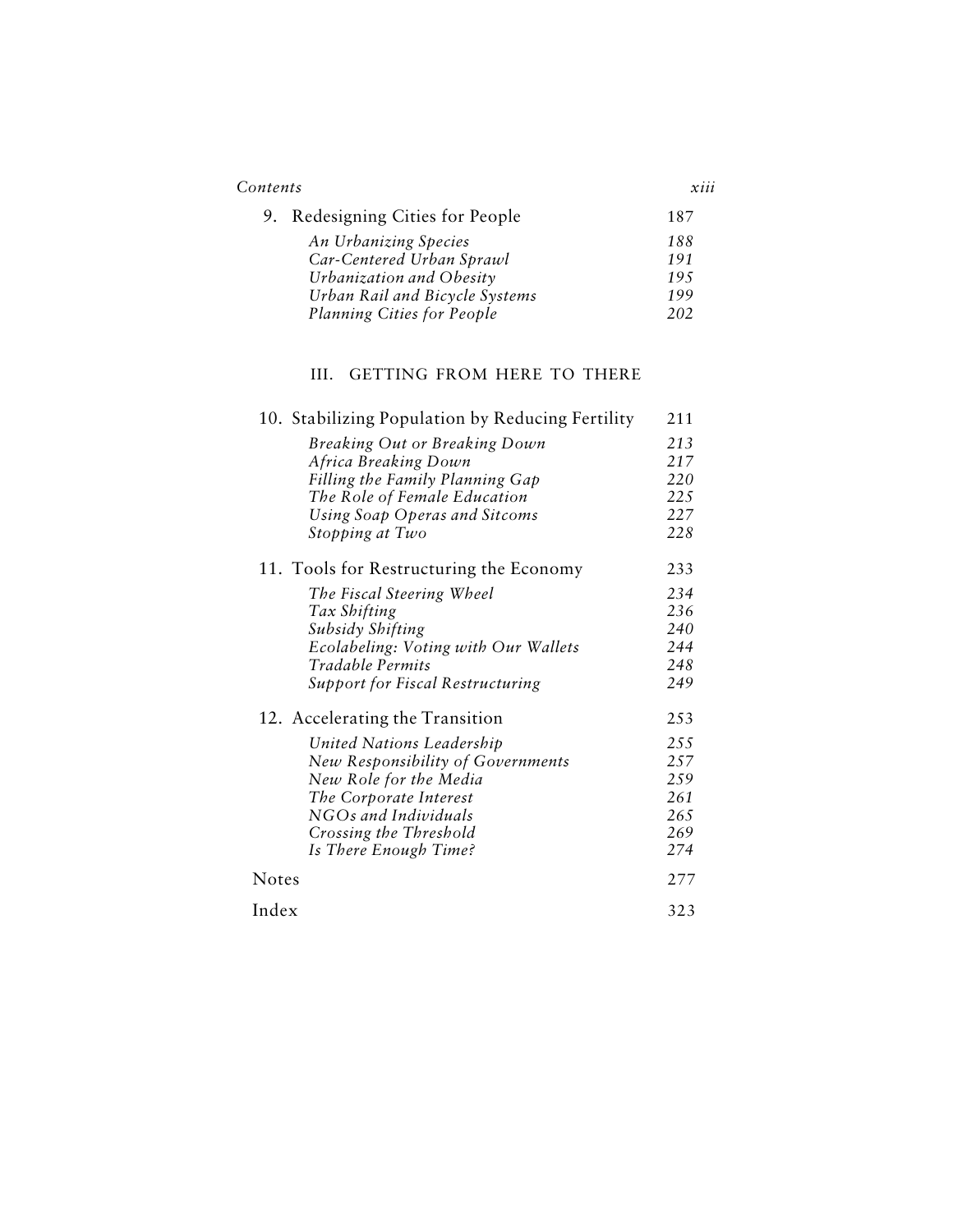### *Foreword*

The idea for this book came to me just over a year ago, shortly after I moved from President to Chairman of the Board of the Worldwatch Institute, an organization I founded in 1974. In this new role and with more time to think, three things became more apparent to me. One, we are losing the war to save the planet. Two, we need a vision of what an environmentally sustainable economy—an eco-economy—would look like. And three, we need a new kind of research organization—one that offers not only a vision of an eco-economy, but also frequent assessments of progress in realizing that vision.

When Worldwatch started 27 years ago, we were worried about shrinking forests, expanding deserts, eroding soils, deteriorating rangelands, and disappearing species. We were just beginning to worry about collapsing fisheries. Now the list of concerns is far longer, including rising carbon dioxide levels, falling water tables, rising temperatures, rivers running dry, stratospheric ozone depletion, more destructive storms, melting glaciers, rising sea level, and dying coral reefs.

Over this last quarter-century or so, many battles have been won, but the gap between what we need to do to arrest the environmental deterioration of the planet and what we are doing continues to widen. Somehow we have to turn the tide.

At present there is no shared vision even within the environmental community, much less in society at large. Unless we have such a vision of where we want to go, we are not likely to get there. The purpose of this book is to outline the vision of an ecoeconomy.

The good news is that when we started Worldwatch, we knew that an environmentally sustainable economy was possible, but we only had an abstract sense of what it would look like. Today we can actually describe with some confidence not only what it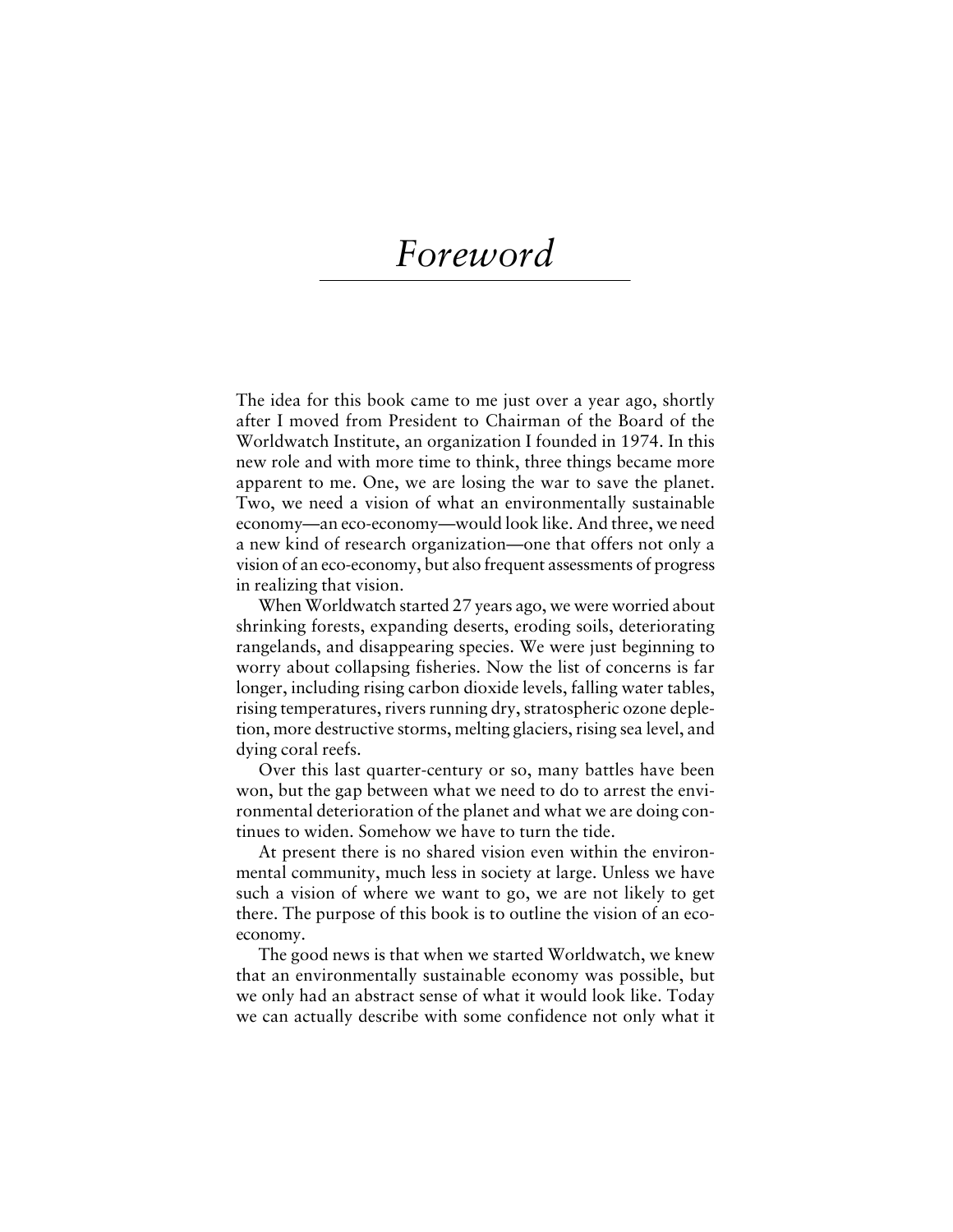will look like but how it will work. Twenty-seven years ago, the modern wind power industry had not yet been born. Now, worldwide, we have behind us a phenomenal decade of 24 percent annual growth.

Thanks to the U.S. Department of Energy's National Wind Resources Inventory, we now know that North Dakota, Kansas, and Texas have enough harnessable wind energy to satisfy national electricity needs. In the United States, wind electric generation is projected to grow by more than 60 percent in 2001. With the low-cost electricity that comes from wind turbines, we have the option of electrolyzing water to produce hydrogen, the fuel of choice for the fuel cell engines that every major automobile manufacturer is now working on.

Wind turbines are replacing coal mines in Europe. Denmark, which has banned the construction of coal-fired power plants, now gets 15 percent of its electricity from wind. In some communities in northern Germany, 75 percent of the electricity needs are satisfied by wind power.

A generation ago we knew that silicon cells could convert sunlight into electricity, but the solar roofing material developed in Japan that enables rooftops to become the power plants of buildings was still in the future. Today more than 1 million homes worldwide get their electricity from solar cells.

Today major corporations are committed to comprehensive recycling, to closing the loop in the materials economy. STMicroelectronics in Italy and Interface in the United States, a leading manufacturer of industrial carpet, are both striving for zero carbon emissions. Shell Hydrogen and DaimlerChrysler are working with Iceland to make it the world's first hydrogen-powered economy.

What became apparent to me in my reflections a year ago was that to achieve these goals, we need a new kind of research institute. Thus in May of this year, with fellow incorporators Reah Janise Kauffman and Janet Larsen, I launched the Earth Policy Institute. *Eco-Economy: Building an Economy for the Earth* is our first book. We have also begun issuing Earth Policy Alerts, fourpage pieces dealing with topics such as worldwide wind power development and the dust bowl that is forming in northwest China. These pieces highlight trends that affect our movement toward an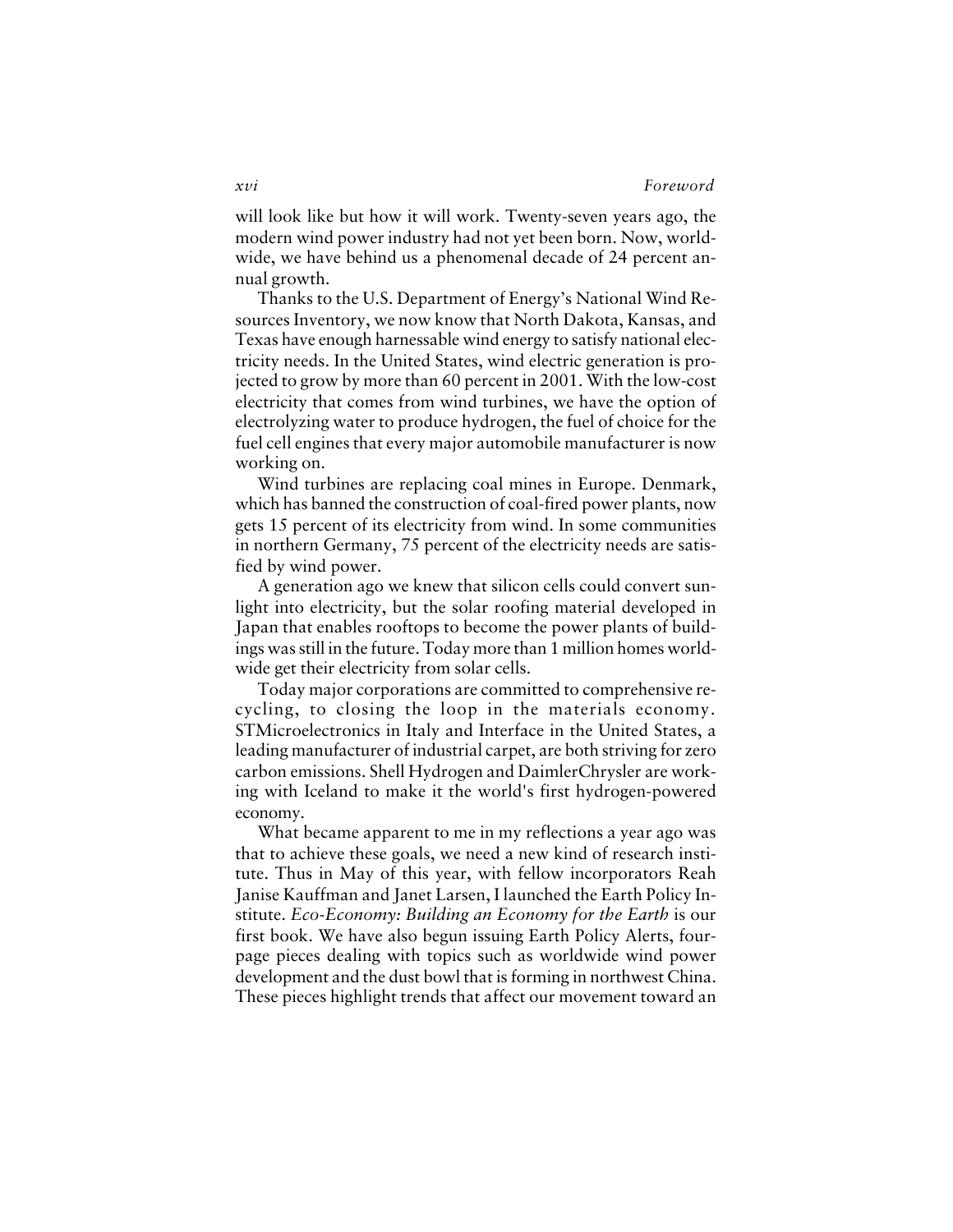### *Foreword xvii*

#### eco-economy.

No one I know is qualified to write a book of this scope. Certainly I am not, but someone has to give it a try. Every chapter could have been a book in its own right. Indeed, individual sections of chapters have been the subject of books. Beyond the range of issues covered, an analysis that integrates across fields of knowledge is not easy, particularly when it embraces ecology and economics—two disciplines that start with contrasting premises.

People appear hungry for a vision, for a sense of how we can reverse the environmental deterioration of the earth. More and more people want to get involved. When I give talks on the state of the world in various countries, the question I am asked most frequently is, What can I do? People recognize the need for action and they want to do something. My response is always that we need to make personal changes, involving everything from using bicycles more and cars less to recycling our daily newspapers. But that in itself will not be enough. We have to change the system. And to do that, we need to restructure the tax system, reducing income taxes and increasing taxes on environmentally destructive activities so that prices reflect the ecological truth. Anyone who wants to reverse the deterioration of the earth will have to work to restructure taxes.

This book is not the final word. It is a work in progress. We will continue to unfold the issues, update the data, and refine the analysis. If you are interested in receiving the four-page Earth Policy Alerts, please visit our Web site at <www.earth-policy.org>, where you can sign up to receive them as they are released.

Our goal is to publish this book in all the world's major languages. In addition to the North American edition, there will also be a U.K./Commonwealth edition designed to reach most of the rest of the English-speaking world. In East Asia, arrangements are already being made for Chinese, Japanese, and Korean editions. We are also working on Italian and Portuguese editions. And we know that EPI Board member Hamid Taravaty from Iran is planning a Persian edition.

This book can be downloaded without charge from our Web site. Permission for reprinting or excerpting portions of the manuscript can be obtained from Reah Janise Kauffman at <rjkauffman@earth-policy.org> or by fax or mail.